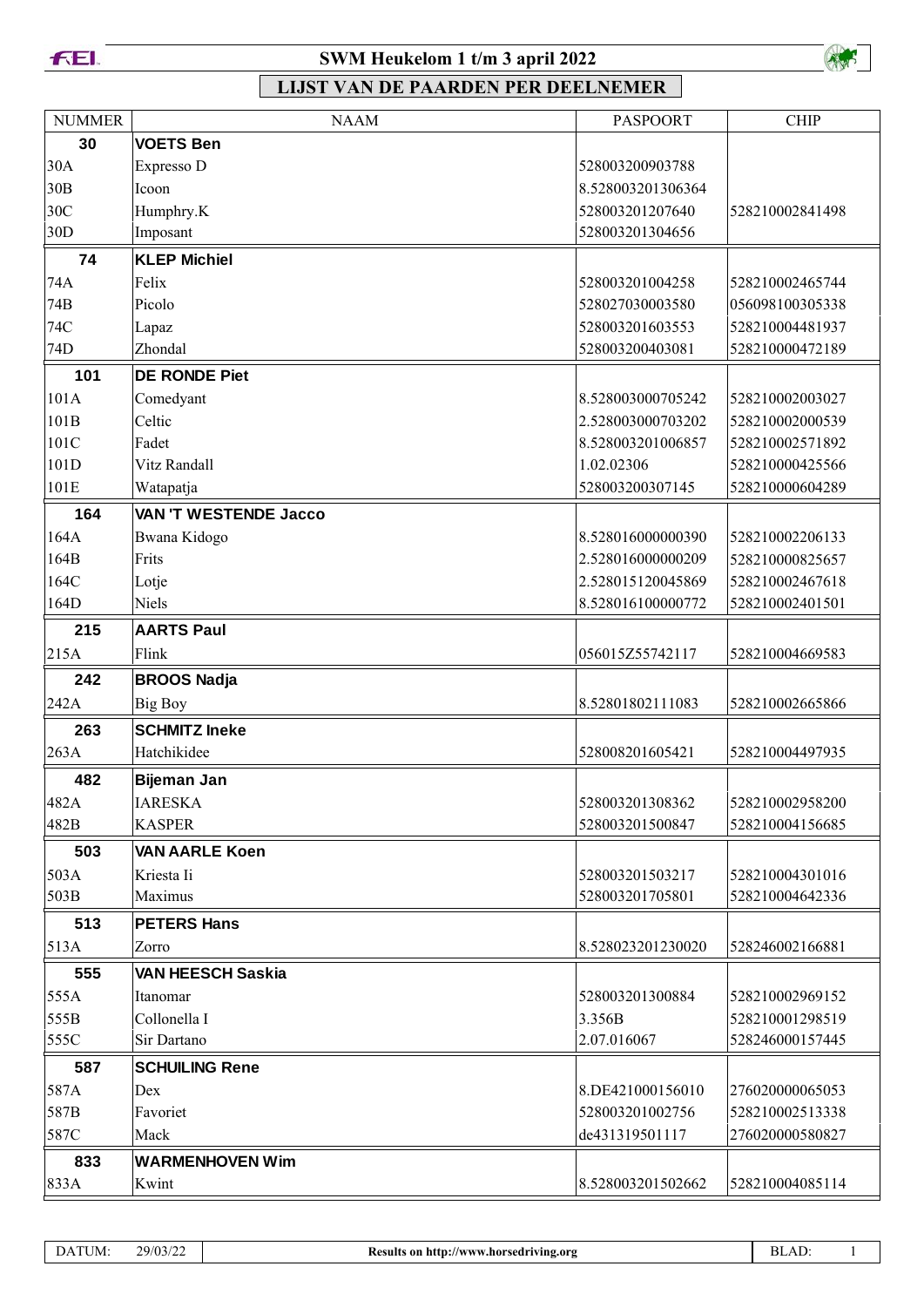



| <b>NUMMER</b> | <b>NAAM</b>                    | <b>PASPOORT</b>     | <b>CHIP</b>     |
|---------------|--------------------------------|---------------------|-----------------|
| 878           | <b>DE RONDE Piet</b>           |                     |                 |
| 878A          | Giovanelli                     | 528003201101552     | 528210002563076 |
| 1195          | <b>GERLINGS Jos 1Pa?</b>       |                     |                 |
| 1195A         | Ilke                           | 2. NPA 041160.03    | 528210000845849 |
| 1211          | <b>GERAETS - MOORS Shirley</b> |                     |                 |
| 1211A         | Harco-v                        | 528003201205940     | 528210002811197 |
| 1232          | <b>PEEPERS Piet</b>            |                     |                 |
| 1232A         | Furon                          | 8.528210002514894   | 528210002514894 |
| 1314          | <b>VAN HOEPEN Simone</b>       |                     |                 |
| 1314A         | Bentho                         | 8.528016500000818   | 528210002731482 |
| 1324          | <b>MOLENDIJK Anton</b>         |                     |                 |
| 1324A         | Boy                            | 8.528017IR001057    | 528210000975351 |
| 1324B         | Dirk                           | 8.528017000800592   | 528210002127324 |
| 1324C         | max                            | 8.528017000800292   | 528210002159856 |
| 1324D         | Rötgers Camil                  | 8.528017201200548   | 528210002719882 |
| 1327          | <b>TOMASSEN Ronald</b>         |                     |                 |
| 1327A         | Healey                         | 8.DE433330939613    | 276098104520480 |
| 1358          | <b>SOMMERS Pierre</b>          |                     |                 |
| 1358A         | Keep A Secret                  | 528003201506562     | 528210004304923 |
| 1358B         | Liquido Vdb                    | 528003201608684     | 528210004516061 |
| 1372          | <b>BOS Frank Sr</b>            |                     |                 |
| 1372A         | Nero                           | 8.hs.52800500003314 | 528210002707163 |
| 1372B         | Walter V.d. Overweg            | 2.HF.25723          | 528219000089481 |
| 1372C         | Armani                         | 2.Hf.26728          | 528210000482861 |
| 1372D         | Alpha Vom Taubergrund          | 2.de473730375105    | 528210000819681 |
| 1463          | <b>VAN DIJK Geert</b>          |                     |                 |
| 1463A         | Woldberg's Passadena           | 8.528017201101030   | 528210002638614 |
| 1505          | <b>VOERMANS-THIELEN leize</b>  |                     |                 |
| 1505A         | <b>BLAKT'S DIDEKE</b>          | 8.528017201000188   | 528210002441967 |
| 1589          | <b>BOOT Jan-leen</b>           |                     |                 |
| 1589A         | Ijsseldijk's Amadeus B         | 8.528018020071005   | 528210002064777 |
| 1589B         | Starlayd                       | 8.528017201000670   | 528210002491140 |
| 1594          | <b>V.D ENDE Wim</b>            |                     |                 |
| 1594A         | Jelly Belly                    | 8.DE 441411218212   | 276020000209753 |
| 1594B         | Lady                           | 8.5280170600961     | 528210000837741 |
| 1606          | <b>STREUTKER Harry</b>         |                     |                 |
| 1606A         | Donnah JW                      | 056028099127465     | 528210002391846 |
| 1606B         | Ra'Id JW                       | 8.056028099127999   | 528210002943342 |
| 1606C         | Dempsey Jw                     | 056-028-099127466   | 528210002388589 |
| 1606D         | Xander                         | 8.056-028-098109209 |                 |
| 1606E         | Yk Arjan                       | 2.528008050196105   | 528210000753306 |
| 1606F         | Sanne                          | 2.056015z55715508   | 528219001022975 |
| 1606G         | Topspeed Damian                | 8.056-028-0991280   | 528210002710068 |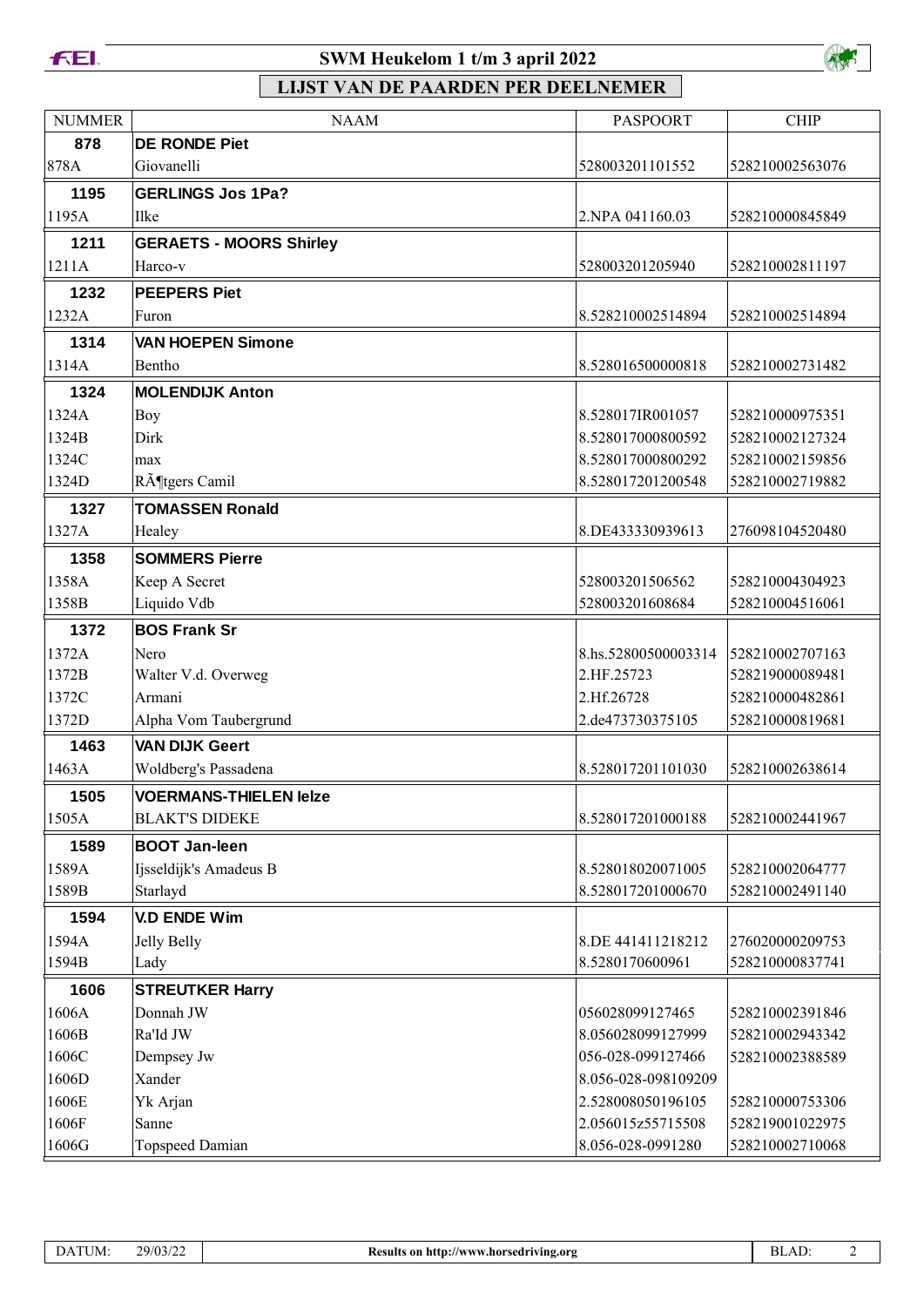



| <b>NUMMER</b> | <b>NAAM</b>               | <b>PASPOORT</b>     | <b>CHIP</b>     |
|---------------|---------------------------|---------------------|-----------------|
| 1623          | <b>VAN DER VELDEN Roy</b> |                     |                 |
| 1623A         | Bambino                   | 528027100019646     | 528210002464787 |
| 1623B         | Flow                      | 528017201000506     | 528210002489500 |
| 1623C         | Gipsyville Vanity         | 826046020175965     | 977200008599420 |
| 1693          | <b>VERSCHOOR Ton</b>      |                     |                 |
| 1693A         | Apollo van 't oudbroek    | 8.528005000033126   | 528210002731728 |
| 1715          | <b>BIERSTEKER Dexter</b>  |                     |                 |
| 1715A         | Chai-valley's Diego       | 8.528028000001793   | 528210000892641 |
| 1715B         | Chai-Valley's V.I.P.      | 8.528028000001932   | 528210002451294 |
| 1715C         | Chai-valley's Bess        | 528028000002029     | 528210004500693 |
| 1743          | <b>VAN DELFT Mandy</b>    |                     |                 |
| 1743A         | Indy                      | 528018020162270     | 528210004427417 |
| 1743B         | Fay                       | 528018020162235     | 528210004301767 |
| 1811          | <b>DE GREEF Appie</b>     |                     |                 |
| 1811A         | Duc De Brabant            | 528003200811038     | 528210002229393 |
| 1820          | <b>LOMMERS Rob</b>        |                     |                 |
| 1820A         | <b>EXTION</b>             | 528003000030994     | 528246001030084 |
| 1820B         | <b>FILLIP SPUDALSHOEJ</b> | 8.208333200501387   | 578077000206665 |
| 1820C         | <b>EL FIERO</b>           | 8.056002W00230339   | 981100000255857 |
| 1826          | <b>THIELEN Annelies</b>   |                     |                 |
| 1826A         | Lapaz                     | 528003201603553     | 528210004481937 |
| 1892          | <b>RUTJENS Rodinde</b>    |                     |                 |
| 1892A         | De Kuilen's Brody         | 8.528017201100593   | 528210002551190 |
| 1892B         | Kuikhornster Milano       | 8.528017200900009   | 528210002337345 |
| 1892C         | Majan S Swen              | 8.528017200900914   | 528210002334524 |
| 1892D         | Floris van den Hout       | 528017201700037     | 528210004615540 |
| 1892E         | Heide's berg Alves        | 528017201600086     | 528210004755746 |
| 1901          | <b>EVERS Erik</b>         |                     |                 |
| 1901A         | Datzo                     | 8.528003000807396   | 528210002127115 |
| 1901B         | Impuls                    | 8.528003201303213   | 528210002988174 |
| 1901C         | Jari                      | 528003201404813     | 528210004130731 |
| 1913          | <b>SCHUILING Marissa</b>  |                     |                 |
| 1913A         | Kyra                      | 2.528008050110701   | 528219000056838 |
| 1913B         | Sammy                     | 528019050000501     | 528210004156215 |
| 1921          | <b>HOLLEBEKKERS Frans</b> |                     |                 |
| 1921A         | Basko                     | 2.528003 00027611   |                 |
| 1931          | VAN DEN BROEK Wilbrord    |                     |                 |
| 1931A         | Love To Dance             | 528003201605217     | 528210004513474 |
| 1938          | <b>SIEBERS Sjors</b>      |                     |                 |
| 1938A         | Frits                     | 8.056-011-000080113 | 985120032904774 |
| 1938B         | Moos                      | 8.528008110049411   | 528210002701238 |
| 1938C         | Puk                       | UELN 560-011-02016  | 967000009717750 |
| 1938D         | Rador                     | 2.528018020061226   | 528210000816592 |
| 1938E         | Sam                       | 8.528008090168109   | 528210002260608 |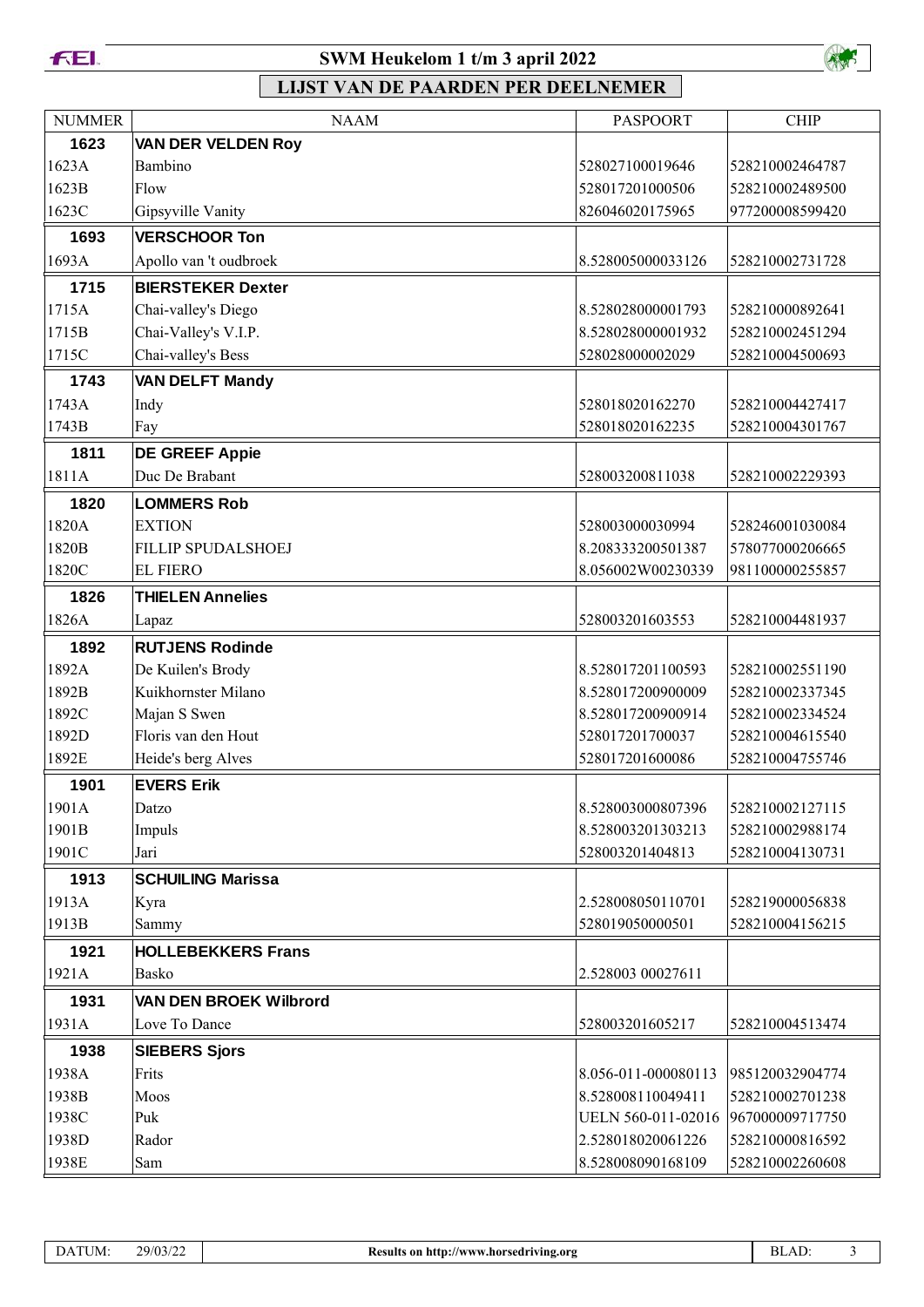



| <b>NUMMER</b>  | <b>NAAM</b>                  | <b>PASPOORT</b>                        | <b>CHIP</b>                        |
|----------------|------------------------------|----------------------------------------|------------------------------------|
| 1960           | <b>VERHOFSTAD Daan</b>       |                                        |                                    |
| 1960A          | <b>Babs</b>                  | 2.528030090003048                      | 528246002077462                    |
| 1960B          | Kanton A                     | 2.528008060060006                      | 528210000835449                    |
| 1960C          | Ilon Z                       | 8.528008130086913                      | 528246002272649                    |
| 1976           | <b>HANNEWIJK Maaike</b>      |                                        |                                    |
| 1976A          | Cardi Bach                   | 8.826046010092386                      | 528210002719107                    |
| 1977           | <b>HANEGRAAF Marion</b>      |                                        |                                    |
| 1977A          | Silvester                    | 8.528017201300025                      | 528210002972148                    |
| 1981           | <b>VAN MARWIJK Aad</b>       |                                        |                                    |
| 1981A          | Dokito                       | 528003000806922                        | 528210002212877                    |
| 1987           | <b>ZEEGERS Peter</b>         |                                        |                                    |
| 1987A          | Canita                       | 528003200706743                        | 528210000986691                    |
| 1990           | <b>VAN BEEK Rene</b>         |                                        |                                    |
| 1990A          | Elkupke-H                    | 528003200911302                        | 528210002423799                    |
| 1996           | <b>DEKKERS Daniël</b>        |                                        |                                    |
| 1996A          | Dyno                         | 8.528003000809495                      | 528210002110377                    |
| 1996B          | Zolie                        | 1.528003 04.00277                      | 528210000355847                    |
| 2006           | <b>JANNINK Tessa</b>         |                                        |                                    |
| 2006A          | Fenna                        | 528003201008083                        | 528210002517777                    |
| 2016           | <b>MEULENDIJK Wilma</b>      |                                        |                                    |
| 2016A          | Lion                         | 528003201609423                        | 528210004437951                    |
| 2025           | <b>BRANS Manou</b>           |                                        |                                    |
| 2025A          | <b>Broeklands Glen</b>       | 528019010002051                        | 528210000670190                    |
| 2025B          | Cordial's Carlin             | 528017201600047                        | 528210004157027                    |
| 2025C          | Destiny's Boraya             | 9.528017 04.01112                      | 528210000502279                    |
| 2025D          | Sunwillow Sirocco            | 8.826046010090117                      | 985170000902715                    |
| 2025E          | Vennebos Will O' the Wisp    | 8.528019010003142                      | 528210002777969                    |
| 2025F          | Zomerdijk's Crendowe         | 2.528017 04.00540                      | 528210000546949                    |
| 2042           | <b>BRUGMANS Chantal</b>      |                                        |                                    |
| 2042A          | Ali                          | 52800300031371                         | 528210002569505                    |
| 2042B          | Skip                         | 372003006866361                        | 372140316866361                    |
| 2042C          | Sam                          | 8.528015120050712                      | 528210000756598                    |
| 2042D          | Lex                          | 9.528017 04.01153                      |                                    |
| 2042E          | Bob                          | 9.02.01168                             | 528210000484151                    |
| 2042F          | Jagger                       | 528017201400143                        | 528210002964560                    |
| 2049           | <b>DE MAN Anouk</b>          |                                        |                                    |
| 2049A          | Gringo                       | 8.528030090006996                      | 528210002448713                    |
| 2049B          | Jack                         | 9.01.00868                             | 528210000772289                    |
| 2049C<br>2049D | plato<br>Winsten P           | 8.528030090006997<br>8.528017200900291 | 528210002446795<br>528210002331006 |
|                |                              |                                        |                                    |
| 2068<br>2068A  | <b>SCHUILING Anniek</b>      | 528018020152117                        | 528210004290781                    |
|                | Denenbourgh's Doortje        |                                        |                                    |
| 2103           | <b>VERHAGEN Gerrit Ta-Po</b> |                                        |                                    |
| 2103A          | Fabienne                     | 8.528009121189441                      | 528210002813378                    |
| 2103B          | Macho                        | 8.528009131199299                      | 528210004005490                    |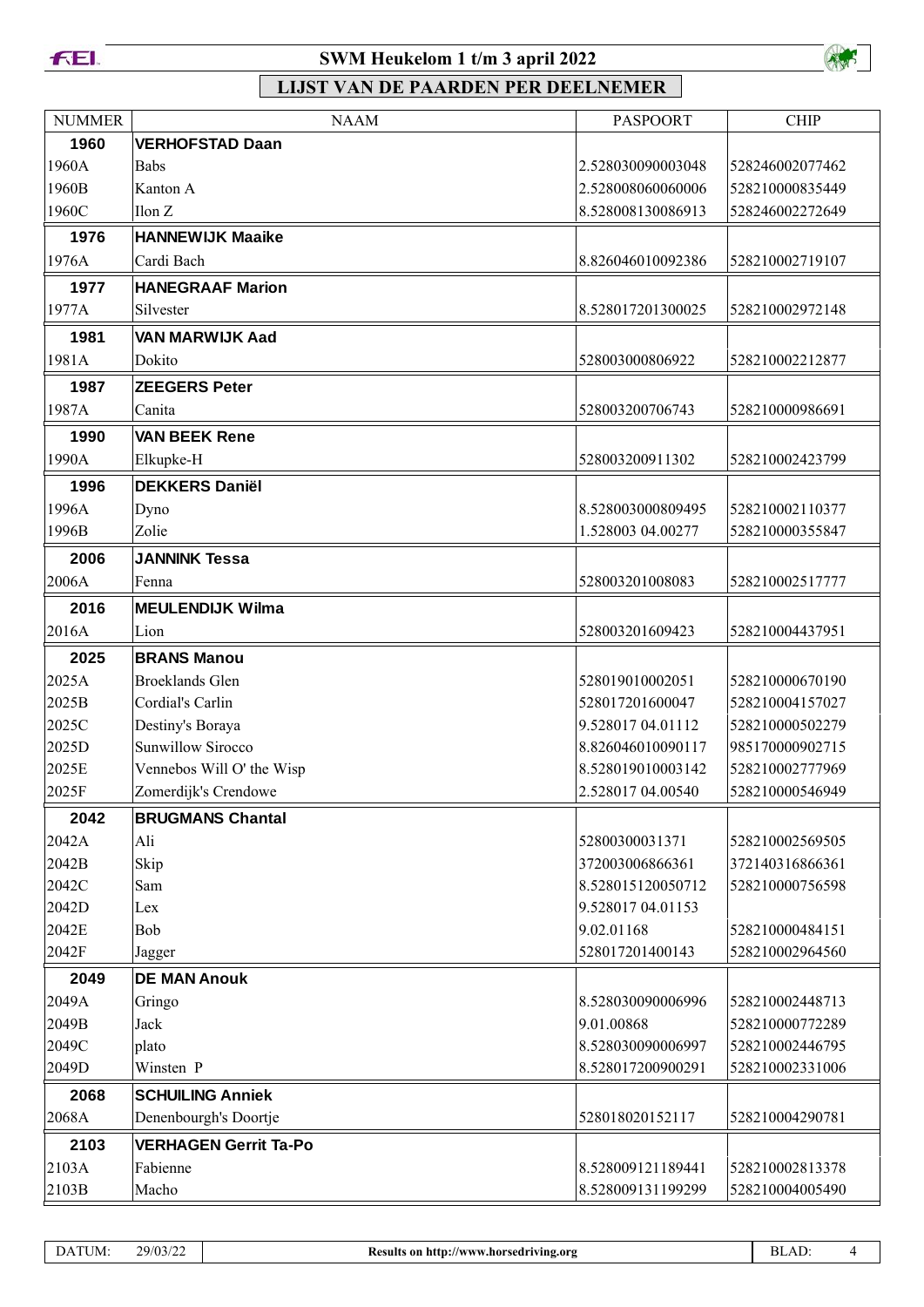



# **LIJST VAN DE PAARDEN PER DEELNEMER**

| <b>NUMMER</b> | <b>NAAM</b>                      | <b>PASPOORT</b>     | <b>CHIP</b>     |
|---------------|----------------------------------|---------------------|-----------------|
| 2125          | <b>TAVERNIERS Bruno</b>          |                     |                 |
| 2125A         | Amarone                          | 1.528003 05.05989   | 528210000731552 |
| 2125B         | Boy-Breezen                      | 2.528003 06.03344   | 528210000835849 |
| 2125C         | fellow                           | 8.528003201003818   | 528210002513616 |
| 2125D         | Guiness                          | 528023201530004     | 528246002452428 |
| 2125E         | Uno                              | 1.01.00395          | 981100000178044 |
| 2162          | <b>SCHEL Christel</b>            |                     |                 |
| 2162A         | Caramba Z                        | 8.056015Z55836815   | 981100004476620 |
| 2172          | <b>AARTS Joost</b>               |                     |                 |
| 2172A         | Dynamic                          | 8.528017201100781   | 528210002635215 |
| 2175          | <b>HAEPERS Rudi</b>              |                     |                 |
| 2175A         | K'Yvo De Pont Quatre             | 528003201501613     | 528210004297207 |
| 2600          | <b>DIBBITS Arie</b>              |                     |                 |
| 2600A         | Kensington                       | 528003201503817     | 528210004298767 |
| 3026          | <b>VAN ROON Maaike</b>           |                     |                 |
| 3026A         | Mellaer's Looking 4 Lucky Luke   | 8.056-011-020140129 | 967000009305666 |
| 3035          | <b>VISSERS Frank</b>             |                     |                 |
| 3035A         | Mieke                            | 8.528009131197755   | 981100002638830 |
| 3035B         | paledo                           | 528027130054493     | 528210002822202 |
| 3050          | <b>LOENEN Jan</b>                |                     |                 |
| 3050A         | De Hoove's Rocky                 | 52801720100736      | 528210002444021 |
| 3050B         | Kees                             | 528009111184707     | 528010002557937 |
| 3073          | <b>DERKSEN Sandra</b>            |                     |                 |
| 3073A         | Baco                             | 528027090016174     | 528210002404469 |
| 3107          | <b>VAN DER LINDEN Giel</b>       |                     |                 |
| 3107A         | Percy                            | 528017201600041     | 528210004251713 |
| 3107B         | Coco                             | 8.528017201300621   | 528210002962852 |
| 3129          | VAN DEN BROEK Gabri«Ile          |                     |                 |
| 3129A         | Valentijn H                      | 528013012005941     | 528210002879721 |
| 3186          | <b>HOEVENAARS Marcel</b>         |                     |                 |
| 3186A         | <b>JOLY'S NO LIMIT</b>           | 8.056-011-020160122 | 981100004241995 |
| 3186B         | <b>O'NEAL</b>                    | 8.056-011-020170147 | 967000009966184 |
| 3232          | <b>HERWIG Guido</b>              |                     |                 |
| 3232A         | Dagmar                           | 528015020070194     | 528210002008198 |
| 3311          | <b>GEURS Eline</b>               |                     |                 |
| 3311A         | Fiona vom Schedetal              | 8.276463630013913   | 276020000271781 |
| 3311B         | Baileys von Clus                 | 8.DE434340142507    | 528210004856971 |
| 3311C         | Cb's Gamler Van De D & D Hoeve   | 528007200601805     | 981098100355693 |
| 3313          | <b>VERSTRAETEN Rodrigo</b>       |                     |                 |
| 3313A         | Junior                           | 8.191001030026914   | 191100000535252 |
| 3313B         | zero                             | 8.K005802           | 191100000267598 |
| 3413          | <b>BROUW Marjolein 1Pa</b>       |                     |                 |
| 3413A         | <b>MARLY</b>                     | 528003201704058     | 528210004692680 |
| 3415          | <b>ZUIDEMA - RAYMAK Angeline</b> |                     |                 |
| 3415A         | Showtime Pepper                  | 8.528008060237106   | 528210000812716 |
|               |                                  |                     |                 |

DATUM: 29/03/22 **Results on http://www.horsedriving.org** BLAD: 5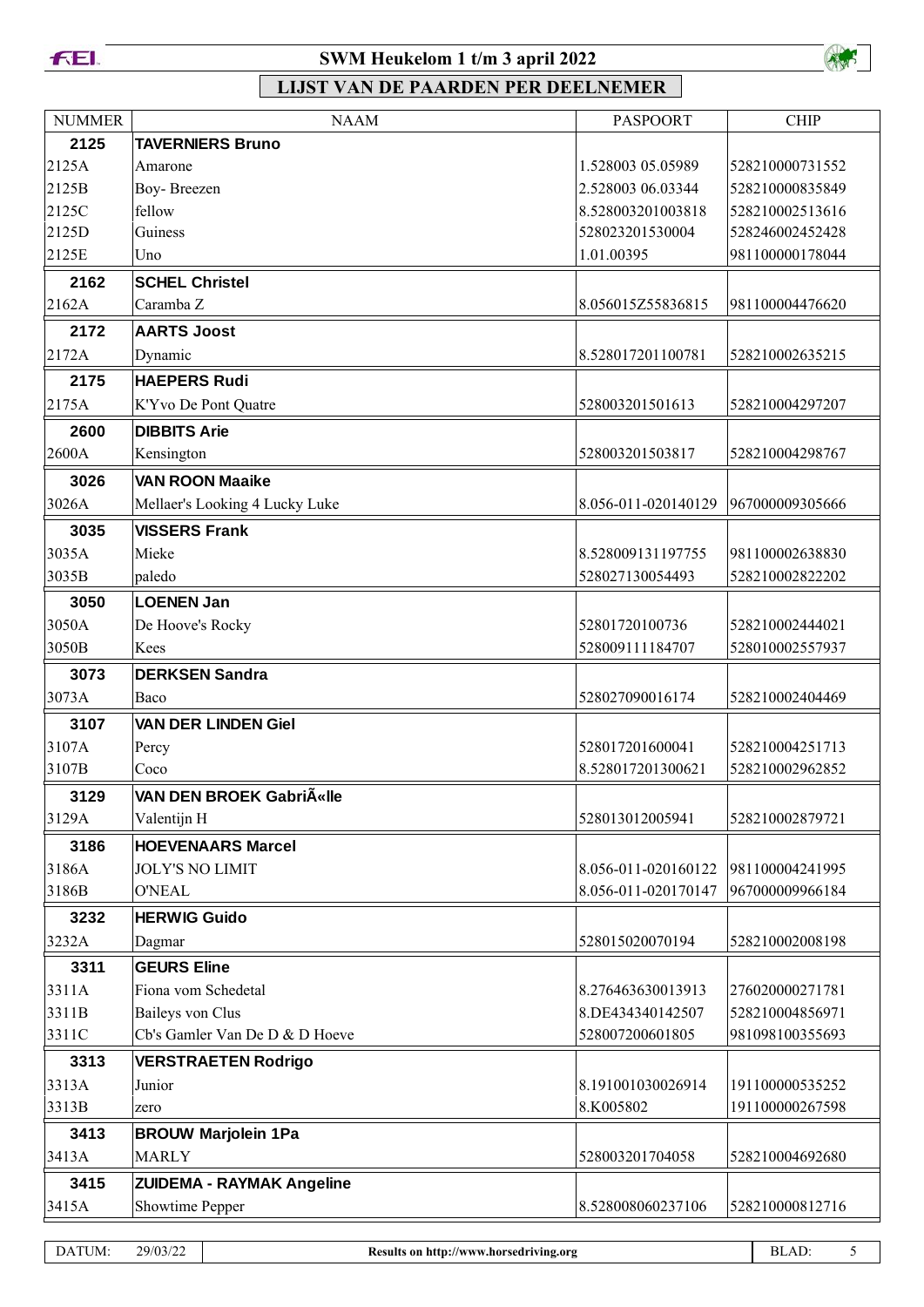



| <b>NUMMER</b> | <b>NAAM</b>                    | <b>PASPOORT</b>     | <b>CHIP</b>     |
|---------------|--------------------------------|---------------------|-----------------|
| 3439          | <b>DE RONDE Anna</b>           |                     |                 |
| 3439A         | Bariton                        | 528003200605148     | 528210000820683 |
| 3439B         | Joris                          | 528003201406945     | 528210004167350 |
| 3439C         | Cupido                         | 3.528003000704722   | 528210000964428 |
| 3444          | <b>WINTERS Martien</b>         |                     |                 |
| 3444A         | Moskova-Mount                  | 8.056-002-C00269727 | 981100002168658 |
| 3444B         | Paddy                          | S3-372004100015503  | 372100400028279 |
| 3454          | <b>VAN DE PAS Jack</b>         |                     |                 |
| 3454A         | Lisa                           | 8.528015120140098   | 528246002384545 |
| 3454B         | Cornet                         | 8.528018020151007   | 528210004291873 |
| 3455          | <b>VAN ECHTEN Manon</b>        |                     |                 |
| 3455A         | <b>Blitz</b>                   | 8.528007201300800   | 528210004005012 |
| 3455B         | Big Mac                        | 8.528015120081011   | 276098510299905 |
| 3455C         | Omega Casanova Lights the Sky  | 8.528007201400704   | 528210004173342 |
| 3496          | <b>VAN DER STEEG Richard</b>   |                     |                 |
| 3496A         | Elia P                         | 2.DE455-878092209   | 528210004189169 |
| 3560          | <b>VORSTENBOSCH Kees</b>       |                     |                 |
| 3560A         | Masterpiece                    | 528003201709445     | 528210004692604 |
| 3633          | <b>VAN KASTEREN Linda</b>      |                     |                 |
| 3633A         | Flash                          | 8.528018020162146   | 528210004441753 |
| 3742          | <b>HOOGH Joyce</b>             |                     |                 |
| 3742A         | Leopold Lion van den Biestaete | 8.528014200600551   | 528210000825913 |
| 3743          | <b>VAN DONGEN Christ</b>       |                     |                 |
| 3743A         | Fellend Santana                | 8.528014201200877   | 528210002360430 |
| 3755          | <b>VINK Ischa</b>              |                     |                 |
| 3755A         | Sam                            | 8.528019010003348   | 528210004159972 |
| 3755B         | Storm                          | 8.826046010096661   | 528210002937458 |
| 3837          | <b>DE GROOT Adrie</b>          |                     |                 |
| 3837A         | Litolane                       | 528003201602979     | 528210004335208 |
| 3845          | <b>VAN STRAATEN Marleen</b>    |                     |                 |
| 3845A         | Mavino                         | 528003201704496     | 528210004592743 |
| 3869          | <b>BAIJENS Jur</b>             |                     |                 |
| 3869A         | Iwan                           | 2.528018020051412   | 528210000665613 |
| 3915          | <b>WEYTJENS Nick</b>           |                     |                 |
| 3915A         | Zidane                         | 8.056022000246989   | 967000000894815 |
| 3915B         | <b>NIELS</b>                   | 8.528003 IR019526   | 528210000761360 |
| 3915C         | Frits                          | 8.528009131205208   | 528210004032757 |
| 3915D         | Twix                           | 8.528246001078883   | 528246001078883 |
| 3951          | VAN DER WIJST Jordy            |                     |                 |
| 3951A         | Ros                            | 8.528009101177699   | 528210002578776 |
| 4199          | <b>BENSCHOP Cindy</b>          |                     |                 |
| 4199A         | Liberty                        | 528003201603493     | 528210004508846 |

| DATUM: | 29/03/22 |
|--------|----------|
|        |          |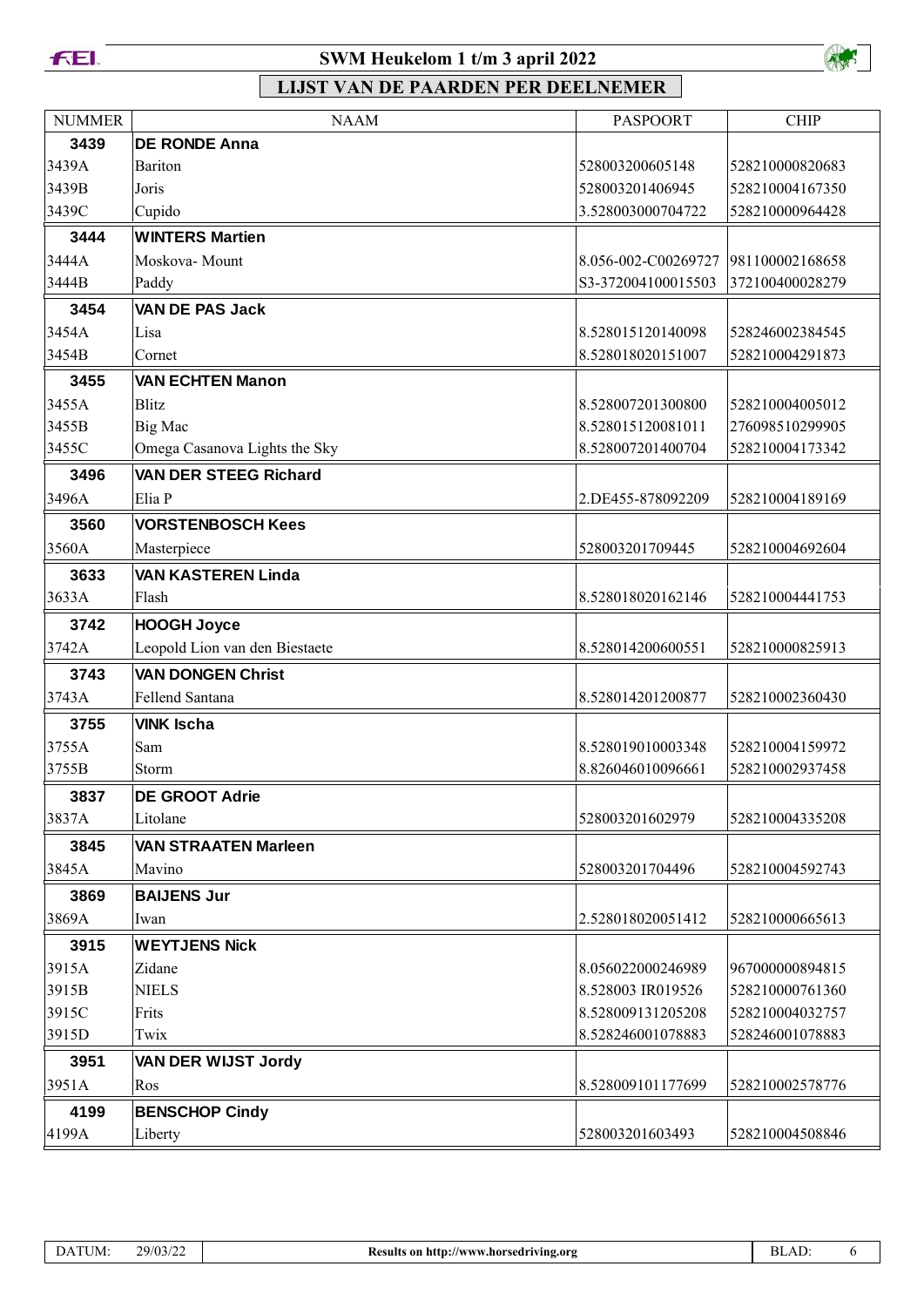



| <b>NUMMER</b> | <b>NAAM</b>                      | <b>PASPOORT</b>                     | <b>CHIP</b>     |
|---------------|----------------------------------|-------------------------------------|-----------------|
| 4212          | <b>CORTEN Jonas</b>              |                                     |                 |
| 4212A         | Day Dreamer                      | 8.967000009145106                   | 967000009145106 |
| 4212B         | <b>Brento</b>                    | 826046010085585                     | 981100004768006 |
| 4212C         | Hero                             | 528019010003497                     | 528210004285416 |
| 4212D         | <b>Black Devil</b>               | 528019010002042                     | 528210000564414 |
| 4233          | <b>DE BAKKER Jack</b>            |                                     |                 |
| 4233A         | <b>DANIEK</b>                    | 8.HF. 5280050000298 528210000887222 |                 |
| 4243          | <b>MARKERINK Rene</b>            |                                     |                 |
| 4243A         | Fabio                            | 056002T00650008                     |                 |
| 4267          | <b>VERSTEGEN Ger</b>             |                                     |                 |
| 4267A         | Calypso                          | 8.52744346N                         | 250259806183101 |
| 4267B         | Rico                             | 8.528021201300107                   |                 |
| 4267C         | Maks                             | 528021201700153                     | 900200000606135 |
| 4321          | <b>TEUNISSEN Irma</b>            |                                     |                 |
| 4321A         | Mick                             | 8.528009081150943                   | 528210002201152 |
| 4321B         | Puck                             | 8.056022000306727                   | 981100004298293 |
| 4350          | <b>VAN KOL Marc</b>              |                                     |                 |
| 4350A         | Delanda                          | 528003200811727                     |                 |
| 4427          | <b>VAN DER SANDE Klaas</b>       |                                     |                 |
| 4427A         | Sammie                           | 24001100P061100                     | 246098100306816 |
| 4428          | VAN DER SANDE - BOO Ellen        |                                     |                 |
| 4428A         | Dex                              | 8.528018020081063                   | 528210000987415 |
| 4430          | <b>BASTIAANSEN Dirk</b>          |                                     |                 |
| 4430A         | Siepke's Macho                   | 528017201500293                     | 528210004256098 |
| 4462          | <b>LAUWERS Joris</b>             |                                     |                 |
| 4462A         | Casanova Tg                      | 8.528017201000027                   | 528210002487550 |
| 4477          | <b>REUVERS Jordy</b>             |                                     |                 |
| 4477A         | Boy                              | 2.528030090005776                   | 528210002324258 |
| 4505          | <b>LEEUW Ronald</b>              |                                     |                 |
| 4505A         | Jupiter                          | 528003201400840                     | 528210002996872 |
| 4536          | <b>DE KONING Jacco</b>           |                                     |                 |
| 4536A         | Kattenests Maud                  | 8.528019020003854                   | 528210002710001 |
|               |                                  |                                     |                 |
| 4548<br>4548A | <b>DECKERS Patrick</b><br>Dullah | 8.826030500000142                   | 967000009736736 |
|               |                                  |                                     |                 |
| 4560          | <b>BENSCHOP Jeanine</b>          |                                     |                 |
| 4560A         | Nick                             | 8.528000300030110                   | 528210002281821 |
| 4572          | <b>MOUTHAAN Dominique</b>        |                                     |                 |
| 4572A         | Red                              | 8.528017 04.00922                   | 525810000475419 |
| 4572B         | Enrico                           | 2.1745                              | 528210001100667 |
| 4581          | <b>GAENS Nick</b>                |                                     |                 |
| 4581A         | fancy                            | 8.63162                             | 528210000793541 |
| 4581B         | Ronaldo                          | 8.v. 7319                           | 528210001345357 |

| DATUM: | 29/03/22 |
|--------|----------|
|        |          |